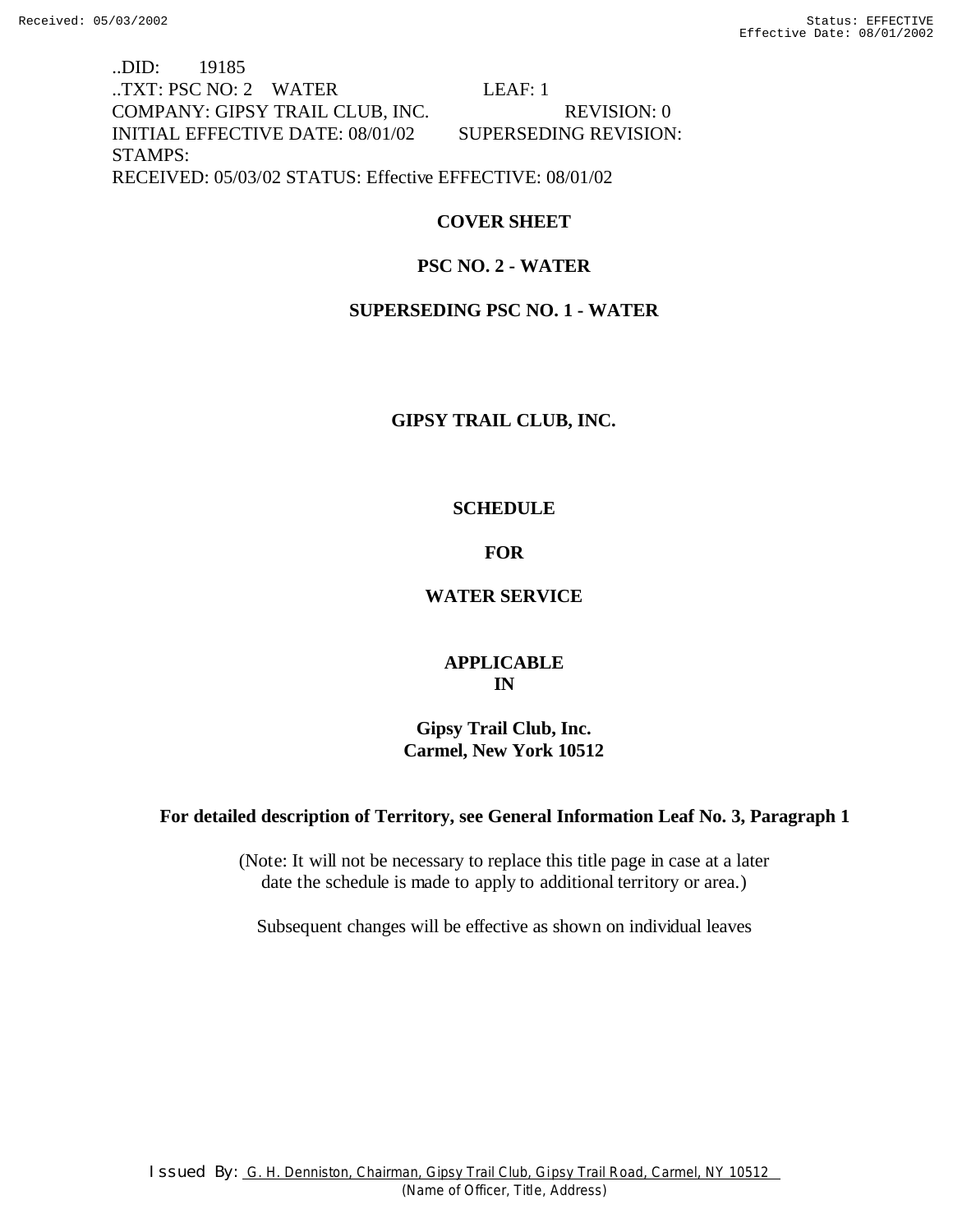..DID: 19193 ..TXT: PSC NO: 2 WATER LEAF: 2 COMPANY: GIPSY TRAIL CLUB, INC. REVISION: 0 INITIAL EFFECTIVE DATE: 08/01/02 STAMPS: RECEIVED: 05/03/02 STATUS: Effective EFFECTIVE: 08/01/02

### **TABLE OF CONTENTS**

## **GENERAL INFORMATION LEAF NO.**

| 1.                                           | Territory                                                      | 3              |
|----------------------------------------------|----------------------------------------------------------------|----------------|
| 2.                                           | Application for Water Service                                  | 3              |
| 3.                                           | Deposits - Security                                            | 3              |
| 4.                                           | Deposits - Interest                                            | 4              |
| 5.                                           | Deposits - Return                                              | 4              |
| 6.                                           | Deposits - Other                                               | 4              |
| 7.                                           | <b>General Rules</b>                                           | $5 - 6$        |
| 8.                                           | Metered Service                                                | $6 - 7$        |
| 9.                                           | <b>Unmetered Service</b>                                       | $\overline{7}$ |
|                                              | 10. Extension of Mains                                         | 7              |
|                                              | 11. Discontinuance of Service - Non-payment                    | $7 - 8$        |
|                                              | 12. Discontinuance of Service - Other                          | $8 - 9$        |
|                                              | 13. Discontinuance of Residential Service - Special Procedures | 9              |
|                                              | 14. Deferred Payment Agreements                                | 9              |
| 15.                                          | <b>Complaint Handling Procedures</b>                           | 10             |
|                                              | 16. Restoration of Service                                     | $10 - 11$      |
|                                              | 17. Interest on Customer Overpayments                          | 11             |
|                                              | 18. Regulation                                                 | 11             |
| <b>RATES</b><br>Service Classification No. 1 |                                                                | 12             |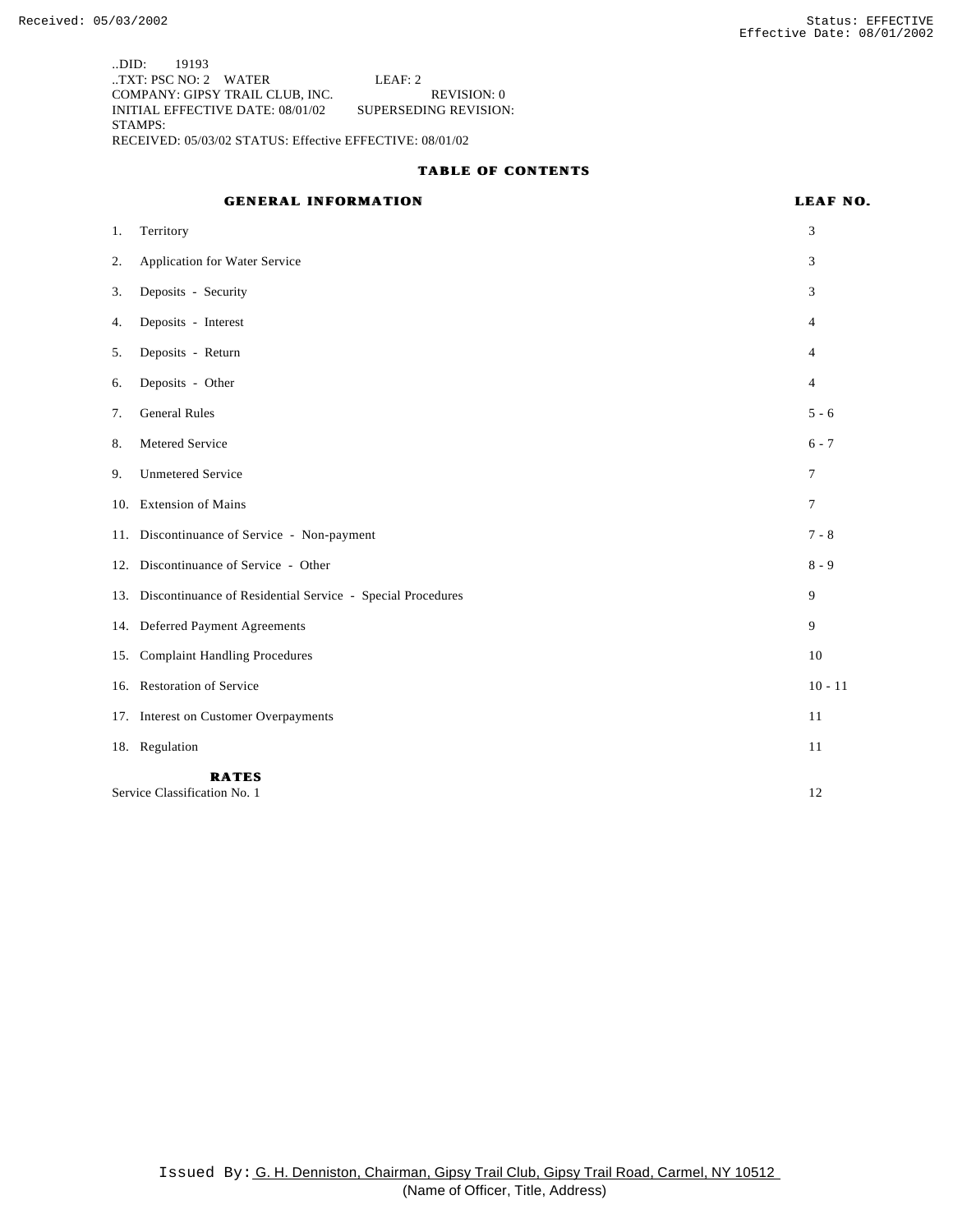..DID: 19194 ..TXT: PSC NO: 2 WATER LEAF: 3 COMPANY: GIPSY TRAIL CLUB, INC. REVISION: 0 INITIAL EFFECTIVE DATE: 08/01/02 SUPERSEDING REVISION: STAMPS: RECEIVED: 05/03/02 STATUS: Effective EFFECTIVE: 08/01/02

### **GENERAL INFORMATION**

1. Territory (County, Town, Development, Streets, etc.)

Gipsy Trail Club, Inc., Gipsy Trail Road, Carmel, NY 10512, Town of Kent, Putnam County

- 2. Application for Water Service
	- A. Written application for service may be required.
	- B. A separate application may be required for each premises.
	- C. Premises may be subject to inspection by the company.
	- D. Applications need not be accepted from customers with charges due on any water accounts with the company. The company may accept an application if the customer enters into a deferred payment agreement.
	- E. Service pipe installations are subject to company approval.
- 3. Deposits Security
	- A. As a condition of receiving service, the company may require a deposit from customers that are delinquent (having a bill remaining unpaid 30 days from the date mailed), seasonal, short term or temporary or who have had service terminated for non-payment during the preceding 6 months. In addition, a deposit may also be required from a non-residential customer whose credit has not been established with the company. A delinquent customer shall be provided with a written notice 20 days before the deposit is assessed which states that failure to make timely payments will permit the company to require a deposit from such customer.
	- B. Deposits from applicants and customers may not exceed two times the estimated average monthly bill for a calendar year, except in the case of customers whose usage varies widely where deposits may not exceed twice the average monthly bill for the peak season.
	- C. The company shall perform an annual review of the billing history of every customer who has a deposit with the company to assure that a deposit is still required under (1) above and that the amount of the deposit conforms with (2) above. The company reserves the right to review the deposit at any time. If a review shows that the deposit held falls short of the amount the company may require by 25 percent or more, the company may require the payment of an additional amount. If a review shows that the deposit held exceed the amount required by 25 percent or more, the company shall refund the excess to the customer. The customer may request a downward revision of the deposit.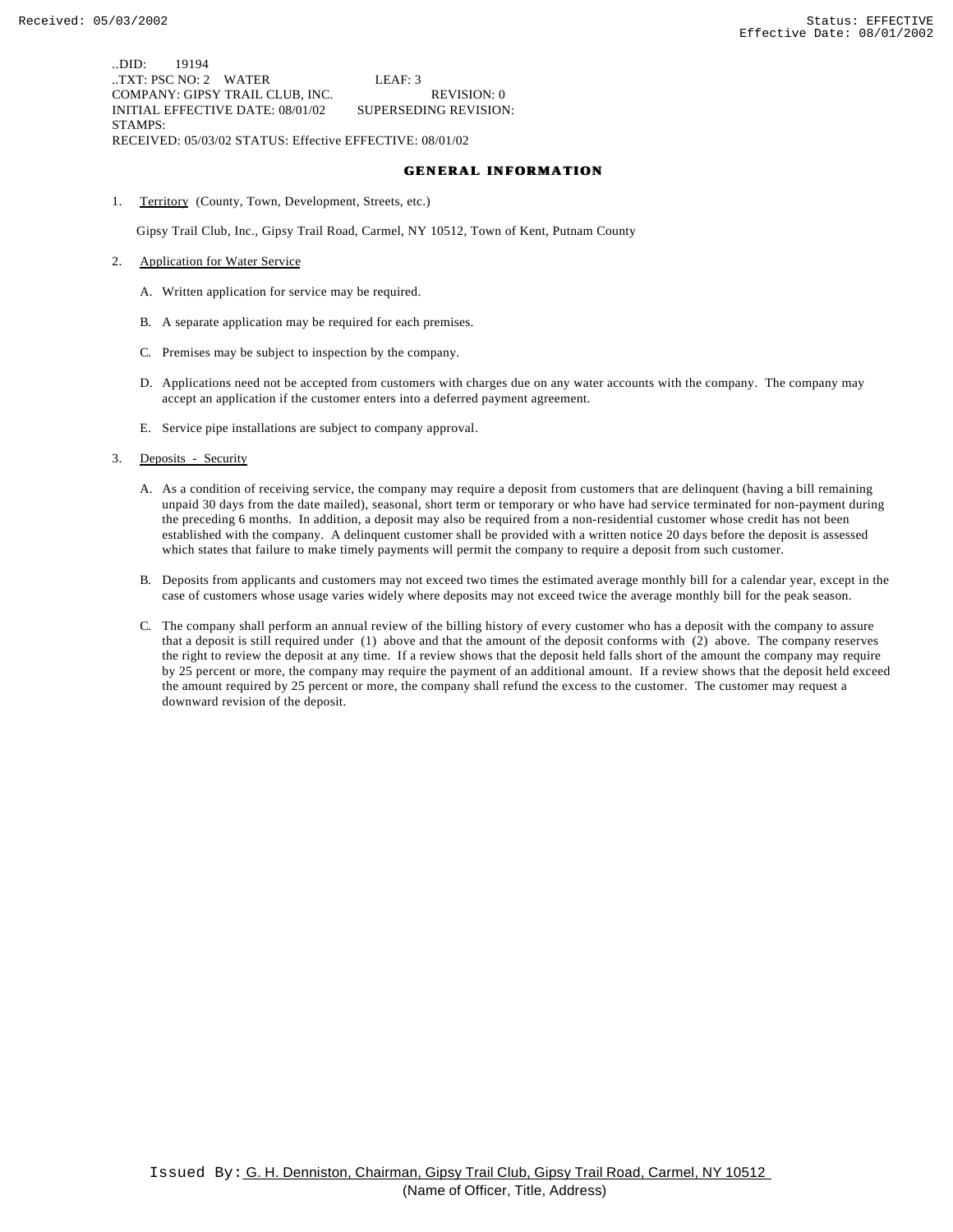..DID: 19195 ..TXT: PSC NO: 2 WATER LEAF: 4 COMPANY: GIPSY TRAIL CLUB, INC. REVISION: 0 INITIAL EFFECTIVE DATE: 08/01/02 SUPERSEDING REVISION: STAMPS: RECEIVED: 05/03/02 STATUS: Effective EFFECTIVE: 08/01/02

### **GENERAL INFORMATION**

4. Deposits - Interest

Every deposit shall earn simple interest at the rate per annum prescribed by the Public Service Commission. The interest must be paid to customers when the deposit is returned. If the deposit has been held for 12 consecutive months or more, the interest must be credited to the customer no later than the first bill rendered after the next succeeding first day of October and at the end of each succeeding 12 month period.

- 5. Deposits Return
	- A. The company shall return to a customer a deposit or portion of a deposit and all interest thereon no more than 30 days after:
		- (1) the day the account is closed and all bills are paid; or
		- (2) the date of the first bill for service rendered after a 12 month period during which time the customer was not delinquent, provided there is no other basis for the company to request a deposit; or
		- (3) a review of the deposit shows that a reduction of the deposit is warranted.
	- B. A deposit or portion of a deposit plus interest thereon that is subject to return may be credited to the customer's account in the amount of any outstanding charges. If any balance remains, a refund check shall be issued.
- 6. Deposits Other
	- A. In the event that the applicant desires service for a trailer or other non-permanent structure, he shall deposit with the company all costs of the connection of such service. Said deposit shall bear simple interest as required above and shall be refunded at the end of 10 years, or sooner in the event that a permanent structure for such service connection is completed.
	- B. The company may also require deposits from customers to guarantee future payments as set forth in lawn sprinkler, main extension, or other forms of contracts which are in a form approved by the Public Service Commission. The interest rates for these deposits will be the same as the interest rates for security deposits and such interest will be credited to the customer as prescribed by Commission rules.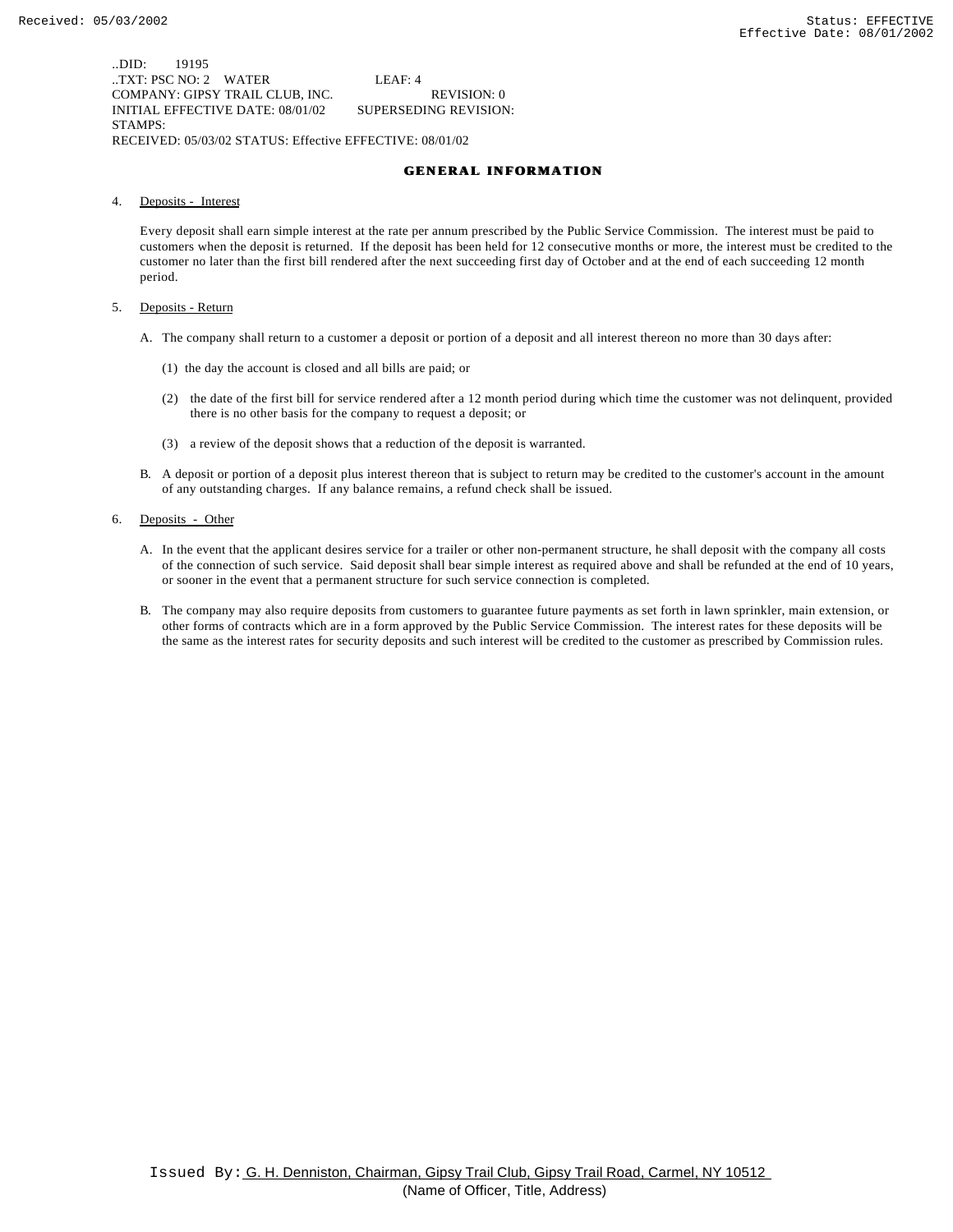..DID: 19196 ..TXT: PSC NO: 2 WATER LEAF: 5 COMPANY: GIPSY TRAIL CLUB, INC. REVISION: 0 INITIAL EFFECTIVE DATE: 08/01/02 SUPERSEDING REVISION: STAMPS: RECEIVED: 05/03/02 STATUS: Effective EFFECTIVE: 08/01/02

### **GENERAL INFORMATION**

- 7. General Rules
	- A. Customers must provide 10 days' written notice prior to the date on which termination of service is requested or prior to a change of occupancy, until which date the customer will be responsible for payment of service.
	- B. Fire hydrants shall not be used without written permission or unless in conformance with filed fire protection tariff provisions.
	- C. The company will not be liable for damage resulting from the presence of its facilities, supply, or use of water service, except damage resulting from gross negligence of the company.
	- D. The company may shut off water in its mains to make repairs and extensions. Where possible, proper advance notice will be made to customers affected.
	- E. The use of water for sprinkling, swimming pools, or other less essential uses may be restricted or prohibited where such use may unreasonably reduce the adequacy of service for other domestic purposes.
	- F. There must be a separate service for each premises.
	- G. Installation of service pipes and mains will not normally be made when the ground is frozen.
	- H. The customer is responsible for service pipes and plumbing within the property line. Any plumbing work done on the customer's service pipe is subject to approval by the company. No underground work shall be covered up until it has been inspected and approved by the company.
	- I. All leaks on customer premises must be repaired as soon as possible.
	- J. All mains, services (up to the property line) and other water system facilities will be maintained and replaced by the company.
	- K. The company will supply water in the distribution system at pressures between 20 and 100 pounds per square inch (psi) and will strive, where practicable, to maintain a normal working pressure of 60 psi with a minimum of 35 psi. If the company makes changes to its system which cause the pressure to increase to over 100 psi to existing customers, the company will be responsible for the first installation of the necessary equipment in the customer's premises. From that point on the equipment will be considered part of the customer's internal plumbing and the customer will be responsible for its maintenance or replacement. If a water pressure reducing valve, in the customer's or applicant's opinion, is necessary or desired to safeguard the plumbing, it is the customer's or applicant's responsibility to purchase, install and maintain this equipment. Where a pressure reducing valve is used it is also advisable to install a suitable pressure relief valve. All installations will comply with the local building codes and standards and are considered a part of the customer's internal plumbing.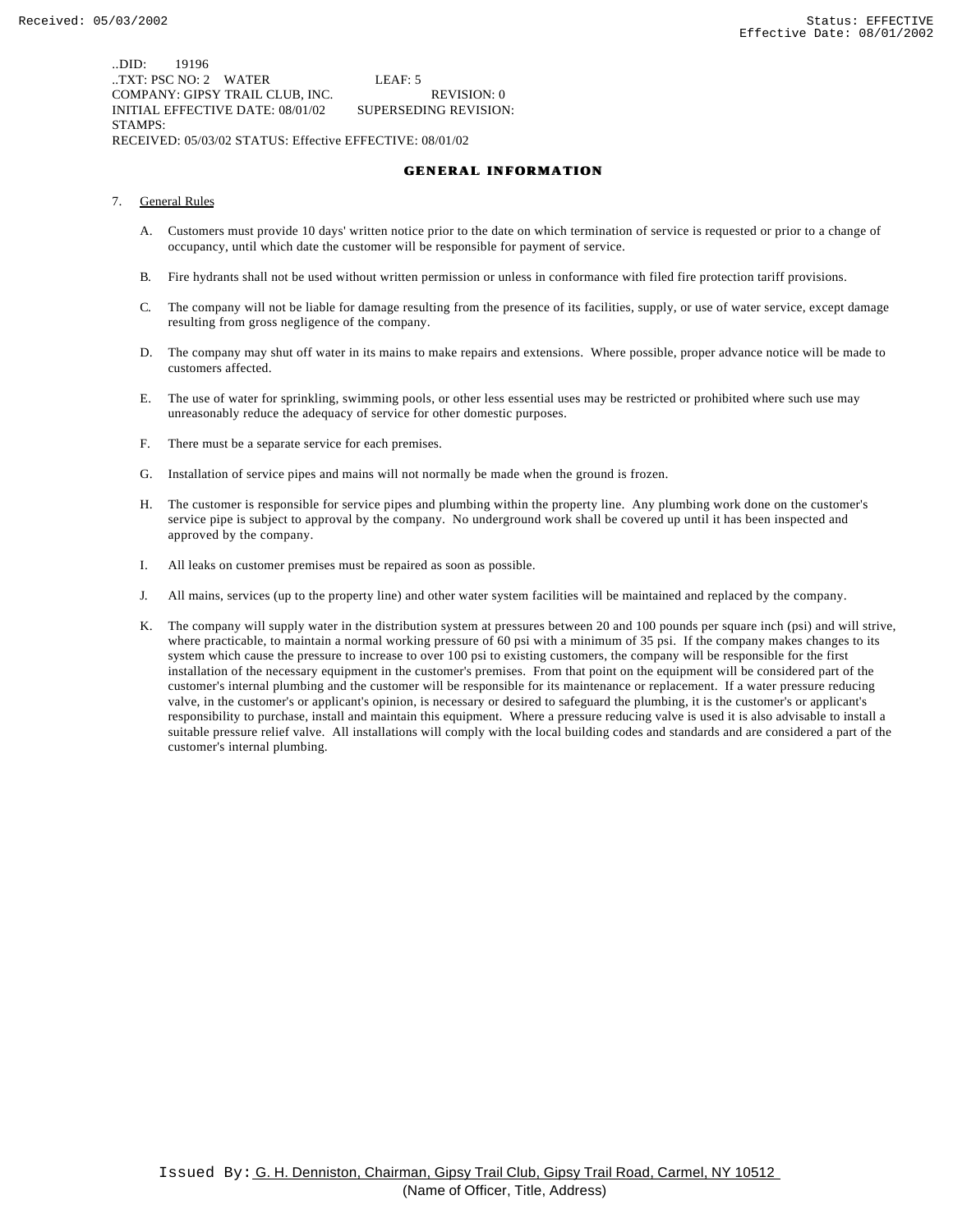..DID: 19197 ..TXT: PSC NO: 2 WATER LEAF: 6 COMPANY: GIPSY TRAIL CLUB, INC. REVISION: 0 INITIAL EFFECTIVE DATE: 08/01/02 SUPERSEDING REVISION: STAMPS: RECEIVED: 05/03/02 STATUS: Effective EFFECTIVE: 08/01/02

### **GENERAL INFORMATION**

- L. Where an applicant is seeking service at an elevation or gradient which could not otherwise be adequately serviced by existing plant, the company will require that the applicant bear the additional cost of providing such extraordinary service, or in the alternative, require the applicant to purchase, install and maintain the necessary special equipment, such as a hydro-pneumatic system, needed to serve the premises. The installation of a hydro-pneumatic system as part of the customer's internal plumbing may be subject to approval of the Health Department and should comply with local building codes and standards.
- M. Cross connections to water sources other than the company's or with other facilities are strictly prohibited. Customers will, at their expense, install and maintain such backflow prevention devices as may be required by the company in accordance with good water works practice or applicable laws or regulations.
- N. Customers must permit company representatives to enter their premises on request for purposes relating to the operation and maintenance of the company's system, including inspection of the customer's and the company's facilities, installation, reading, testing, replacement and removal of meters, and terminating and restoring service.
- O. No person shall maliciously, willfully or negligently break, damage, destroy, uncover, deface, block access to or tamper with any pipe, valve, meter, structure, appurtenance or equipment which is a part of the water works system.
- 8. Metered Service (if applicable and provided for in Service Class No. 1)
	- A. A meter of a type approved by the Commission is required for each premises.
	- B. The company will furnish, install, and maintain the meter. Unless the meter register is set at zero, the company shall attach a tag stamped with the date and meter dial reading at the time of installation.
	- C. The customer will provide a location for the meter acceptable to the company and will be responsible for the cost of repairing damage resulting from human interference, frost, backflow of hot water, or other such causes.
	- D. Where the company agrees it is necessary to set a meter outside the building, it shall be installed at the expense of the customer in a pit acceptable to the company which is both water-tight and frostproof. The cover of the pit shall be fastened with a convenient locking devise. Where the distance from the property line to the front wall of the building is greater than 75 feet, the company may require that the meter be set in a pit at or near the property line. If the pit is to be installed on property not owned or controlled by the customer, written consent of the owner of the property shall be obtained prior to the installation.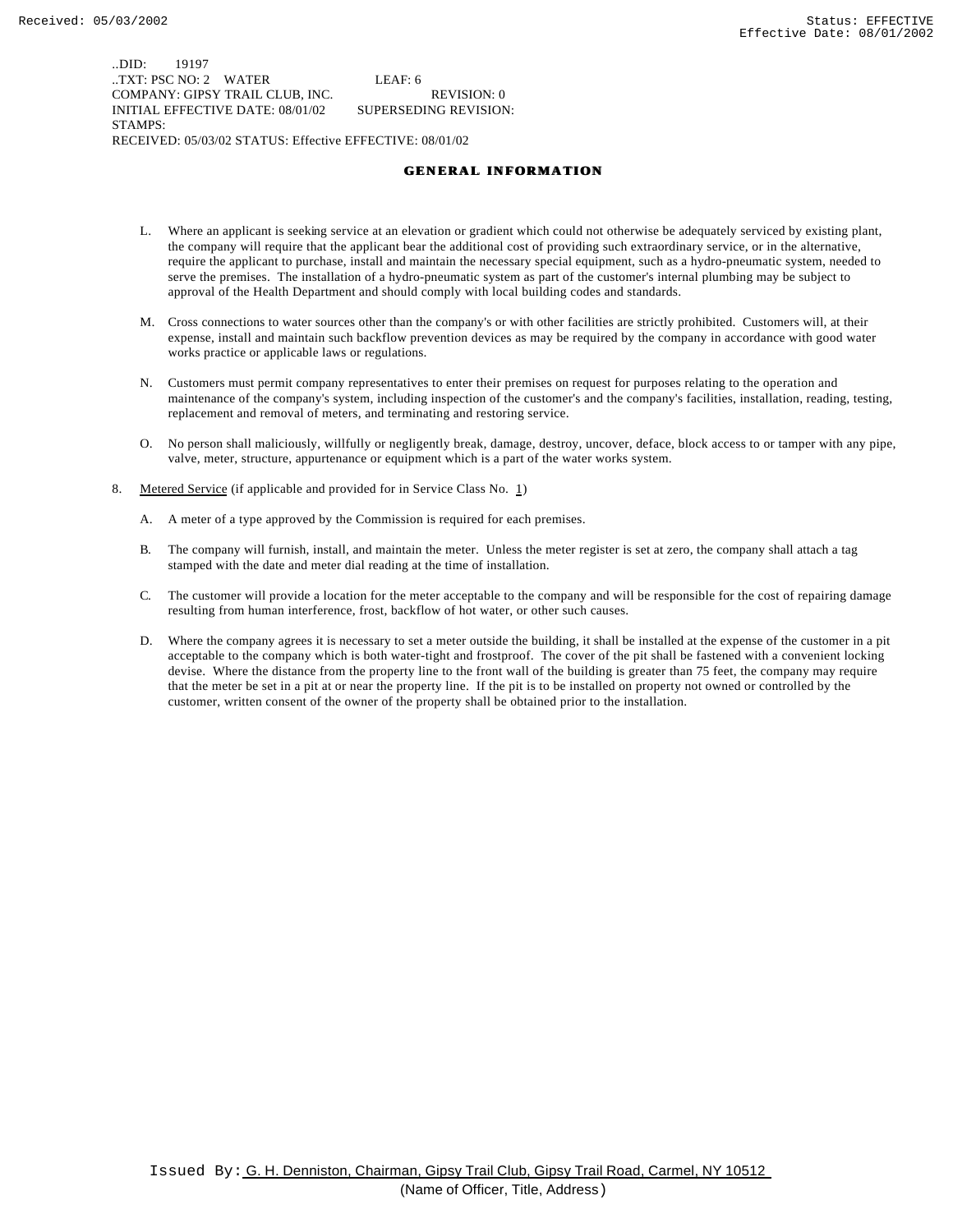..DID: 19186 ..TXT: PSC NO: 2 WATER LEAF: 7 COMPANY: GIPSY TRAIL CLUB, INC. REVISION: 0 INITIAL EFFECTIVE DATE: 08/01/02 SUPERSEDING REVISION: STAMPS: RECEIVED: 05/03/02 STATUS: Effective EFFECTIVE: 08/01/02

### **GENERAL INFORMATION**

- E. The company reserves the right to remove, test, and replace the meter.
- F. The company shall afford the customer an opportunity to verify the final reading of any water meter removed from the premises and obtain the customer's signature on a meter removal card which shows the date removed and the reading.
- G. Meters will be tested in conformance with rules of the Public Service Commission. In the case of a disputed account involving the accuracy of the meter, the company will have the meter tested upon the request of the customer. Should the customer request to have a second meter test within 1 year, the customer will be responsible for the actual cost incurred to have the meter tested including the cost to remove the meter, payable in advance to the company. This fee will be refunded if the meter's final weighted average is found to register in excess of 100 percent. Adjustments in bills for over-registration of the meter will be made in accordance with the current rules of the Public Service Commission.
- H. Bills will show meter readings and the dates read.
- I. Bills will be reasonably estimated where a meter has been inaccessible and will be so indicated on the bill.
- J. Where a meter has ceased to register or its percentage of accuracy cannot be determined, an estimated bill for the current period may be rendered. For all other periods the bill shall be the minimum applicable rate.
- 9. Unmetered Service (if applicable and provided for in Service Class No. )

All applicable provisions of this tariff shall apply.

10. Extension of Mains

Mains will be extended in conformance with Commission Rules and Regulations found in 16 NYCRR, Part 501.

11. Discontinuance of Service - Non-Payment

 Service may be discontinued, under the following provisions, for non-payment of any amount due for water supplied, for failure to make any payment due under a deferred payment agreement or for meter maintenance, for failure to post a required deposit or for failure to pay any fee or charge accruing under the contract or tariff.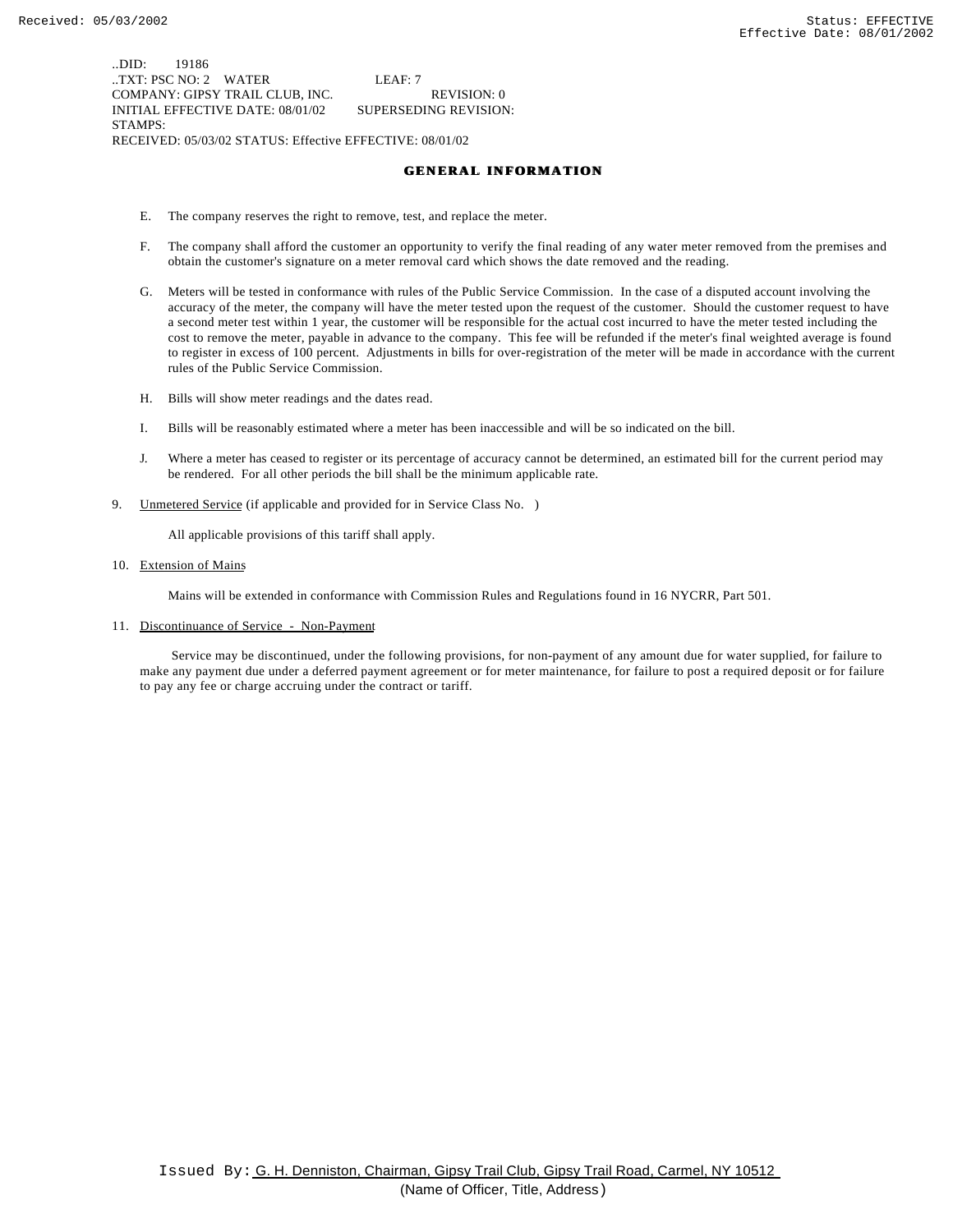..DID: 19187 ..TXT: PSC NO: 2 WATER LEAF: 8 COMPANY: GIPSY TRAIL CLUB, INC. REVISION: 0 INITIAL EFFECTIVE DATE: 08/01/02 SUPERSEDING REVISION: STAMPS: RECEIVED: 05/03/02 STATUS: Effective EFFECTIVE: 08/01/02

### **GENERAL INFORMATION**

- A. A bill not paid within 30 days of mailing is considered delinquent, and the company may discontinue service after complying with 16 NYCRR, Part 533 which requires: (1) 15 days written notice if served personally, or (2) 15 days after a registered letter containing such notice has been signed or refused, or (3) 18 days after mailing written notice in a post-paid wrapper. Service will not be reestablished until payment of all proper arrears, charges and deposits is made or a deferred payment agreement is entered into. Receipt of a subsequently dishonored negotiable instrument in response to a notice of discontinuance shall not constitute payment of the customer's account and the company shall not be required to issue additional notice prior to discontinuance. There will be a charge for processing all returned checks equal to the bank charge plus a handling fee of \$5.00 (not to exceed the maximum allowed by section 5-328 of General Obligations Law).
- B. The company will not discontinue service to residential premises for non-payment of bills on a Friday, Saturday, Sunday, public holiday (as defined in General Construction Law), or on a day on which the utility's main office is closed. Discontinuance can only take place from Monday to Thursday between the hours of 8 a.m. and 4 p.m.
- C. The company will not discontinue service for non-payment of bills to any person or entity receiving public assistance if the payment for such service is to be paid directly by the Department of Social Services or by the local Social Services representatives.

#### 12. Discontinuance of Service - Other

- A. Service rendered under any application, contract or agreement may be discontinued by the company after reasonable notice for any of the following reasons:
	- (1) For willful or indifferent waste of water due to any cause or for non-authorized use of water.
	- (2) For failure to protect from damage the meter and connection, or for failure to protect and maintain the service pipe or fixtures on the property of the customer in a condition satisfactory to the company.
	- (3) For tampering with any meter, connections, service pipe, curb cock, seal or any other appliance of the company controlling or regulating the customers's water supply.
	- (4) For failure to provide the company's employees reasonable access to the premises supplied, or for obstructing the way of ingress to the meter or any other appliances controlling or regulating the customer's water supply.
	- (5) In case of vacancy of the premises.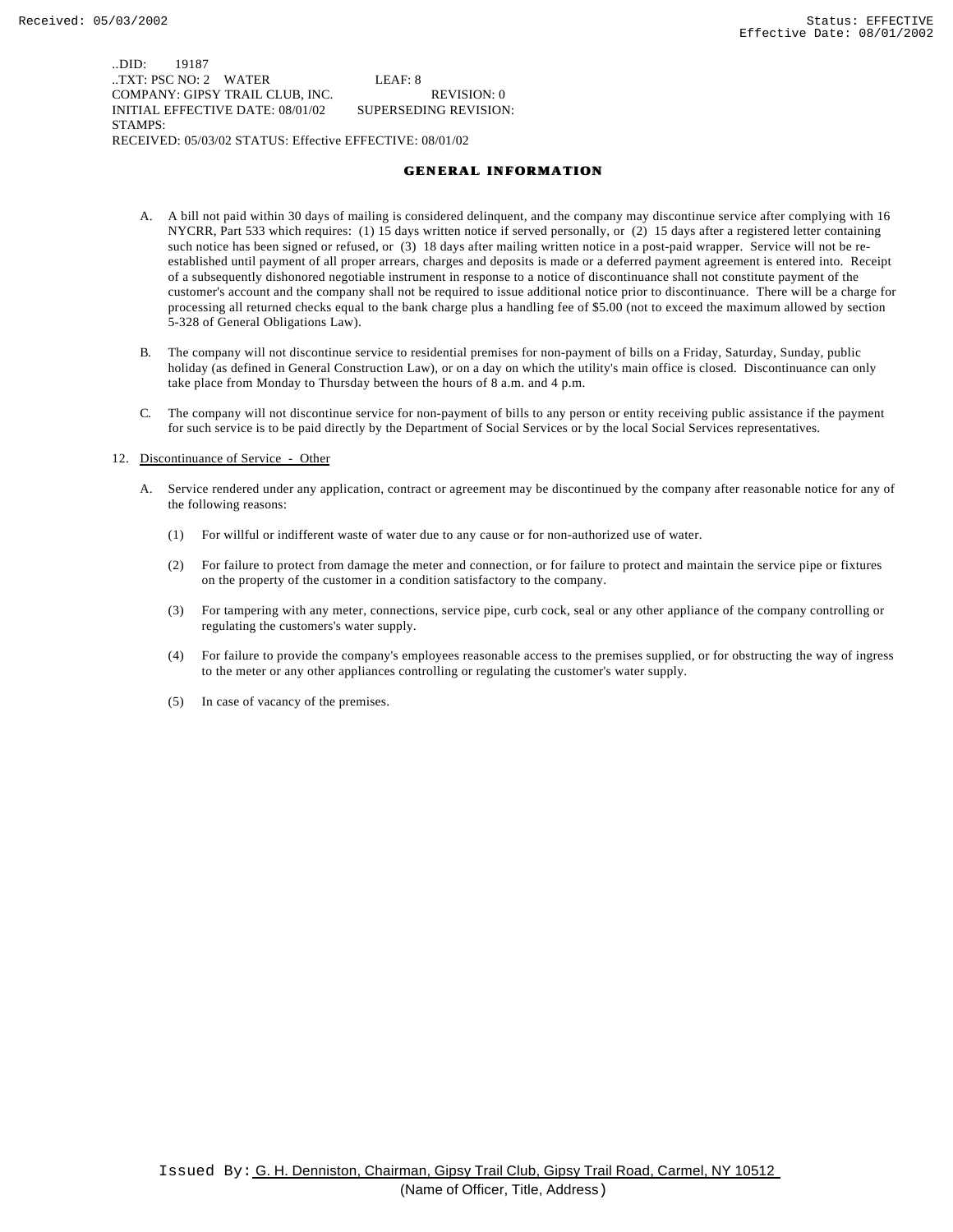..DID: 19188 ..TXT: PSC NO: 2 WATER LEAF: 9 COMPANY: GIPSY TRAIL CLUB, INC. REVISION: 0 INITIAL EFFECTIVE DATE: 08/01/02 SUPERSEDING REVISION: STAMPS:

RECEIVED: 05/03/02 STATUS: Effective EFFECTIVE: 08/01/02

## **GENERAL INFORMATION**

- (6) For cross connections.
- (7) For submetering or reselling water.
- (8) For non-compliance with restrictions on less essential water use.
- (9) For violation of any rule or regulation of the company as filed with the Public Service Commission, provided such violation affects the reliability or integrity of the water system.
- B. Written notice of discontinuance of service will be given except in those instances where a public health hazard exists.
- C. The company may, at any time, temporarily discontinue water service in case of accident, or for the purpose of making connections, alterations, repairs, charges, etc.
- D. Except as stated in the preceding paragraph, or in the case of a violation that threatens the integrity of the water system, the company shall not discontinue service to any customer on a Friday, Saturday, Sunday, Public Holiday or on a day when the company is not open for business. Public Holiday shall refer to those holidays defined in the General Construction Law.

### 13. Discontinuance of Residential Service - Special Procedures

 If termination of service would result in serious impairment to health and safety, the company must delay the termination of service or, if service has already been terminated, must restore service, for thirty days under the following conditions:

- A. All occupants are either blind, disabled, 62 years of age or older or 18 years of age or under;
- B. a medical emergency exists; or
- C. if heating would be affected between November 1 and April 1.

 It is the customer's responsibility to notify the company that such conditions exist and to provide any required documentation. The company may require that the customer make appropriate arrangements to pay any arrears as well as pay current bills.

### 14. Deferred Payment Agreements

 In addition to those circumstances in Section 13, the company will consider granting customers reasonable payment terms in cases where a customer is threatened with termination of service, or where the company has issued a backbill to a customer. Any such agreement may require the customer to make a reasonable down payment, and to pay current bills when issued.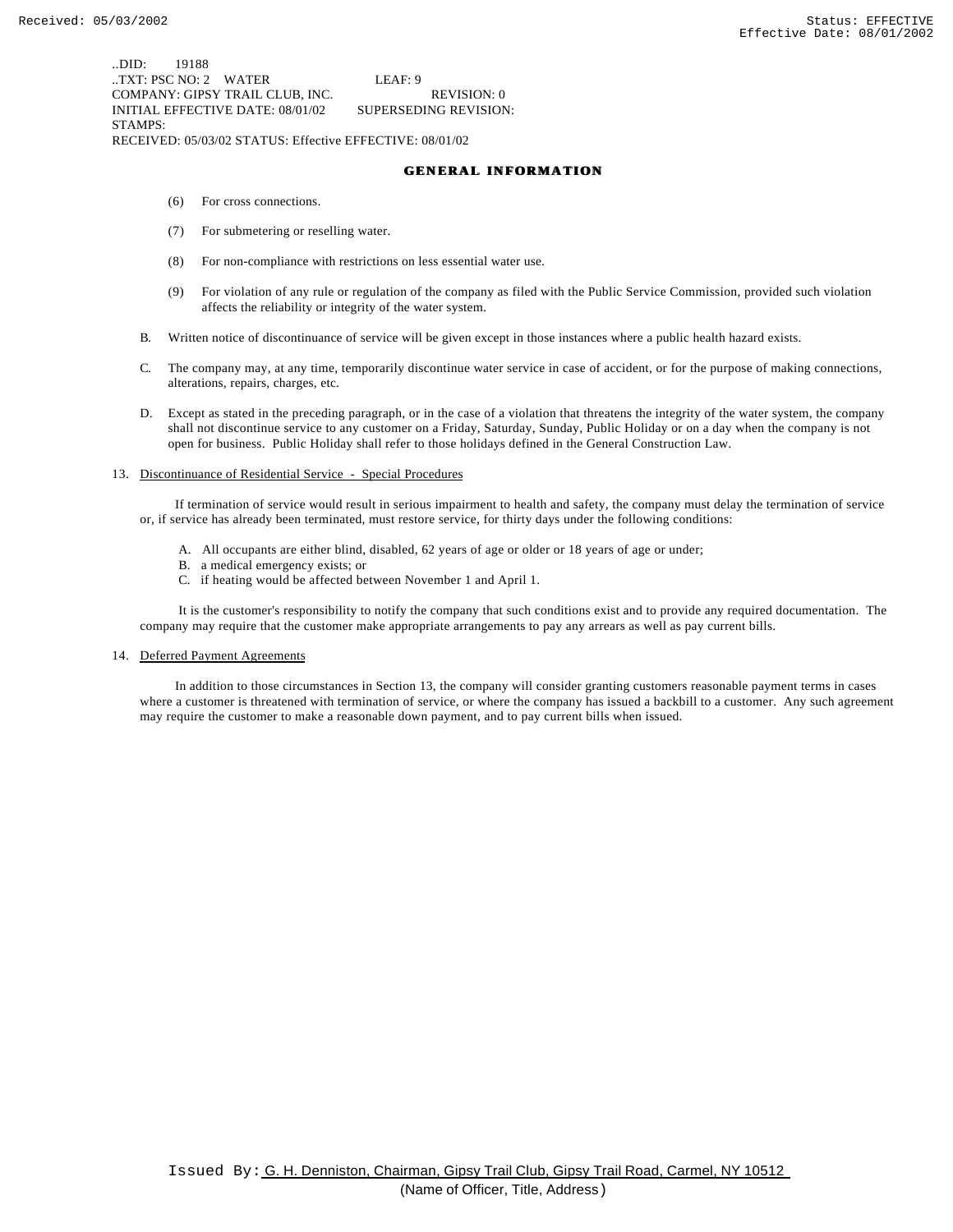..DID: 19190 ..TXT: PSC NO: 2 WATER LEAF: 10 COMPANY: GIPSY TRAIL CLUB, INC. REVISION: 0 INITIAL EFFECTIVE DATE: 08/01/02 SUPERSEDING REVISION: STAMPS: RECEIVED: 05/03/02 STATUS: Effective EFFECTIVE: 08/01/02

### **GENERAL INFORMATION**

#### 15. Complaint Handling Procedures

- A. The company will promptly investigate and evaluate all complaints received from customers regarding bills for service rendered or required deposits. The results of the company's findings will be reported to the customer. During the period of investigation and evaluation, service will not be discontinued, nor shall a new notice of termination be issued, provided, however, that the customer will be required to pay the undisputed portion of any balance due, which may include bills for current usage.
- B. After the completion of such an investigation, if the company determines that the disputed service has been rendered, or that the disputed charge or deposit is proper in whole or in part, the company may require that the full bill or deposit be paid. Appropriate notices of the determination shall be given to the customer, and where notice of discontinuance of service was previously sent, or is served with the determination, such notice shall include a statement advising the customer of the availability of the Commission's complaint handling procedures, including the address and telephone number of the Department's Consumer Services Division. Where prior notice of discontinuance was sent, company procedure provides for discontinuance of service if customer fails to pay the proper amount due and owing within 5 days after notice of the company determination was served personally on the customer or at least 8 days after mailing of the notice. Under no circumstances will discontinuance of service occur if so precluded by the Commission.
- C. In situations where the complaint procedures of the Commission have been invoked and it is determined that the disputed service has been rendered or that the disputed charge or deposit is proper and prior notice of discontinuance was sent, a customer's service will not be discontinued for failure to pay the amount found due and owing until at least 5 days after notice of the Commission's determination, where personal service is made, or at least 8 days after mailing of such a notice.

#### 16. Restoration of Service

 A charge will be made to restore service after discontinuance at the customers's request, for non-payment or for violation of these rules.

 This charge will be \$50.00 during normal business hours (8:00 a.m. to 4:00 p.m., Monday through Friday), \$50.00 outside of normal business hours Monday through Friday and \$50.00 on weekends or public holidays. The holidays for which the \$50.00 charge will apply are as follows:

New Year's Day Labor Day Dr. Martin Luther King, Jr. Day Columbus Day Lincoln's Birthday Veteran's Day Washington's Birthday Thanksgiving Day Memorial Day Christmas Day Independence Day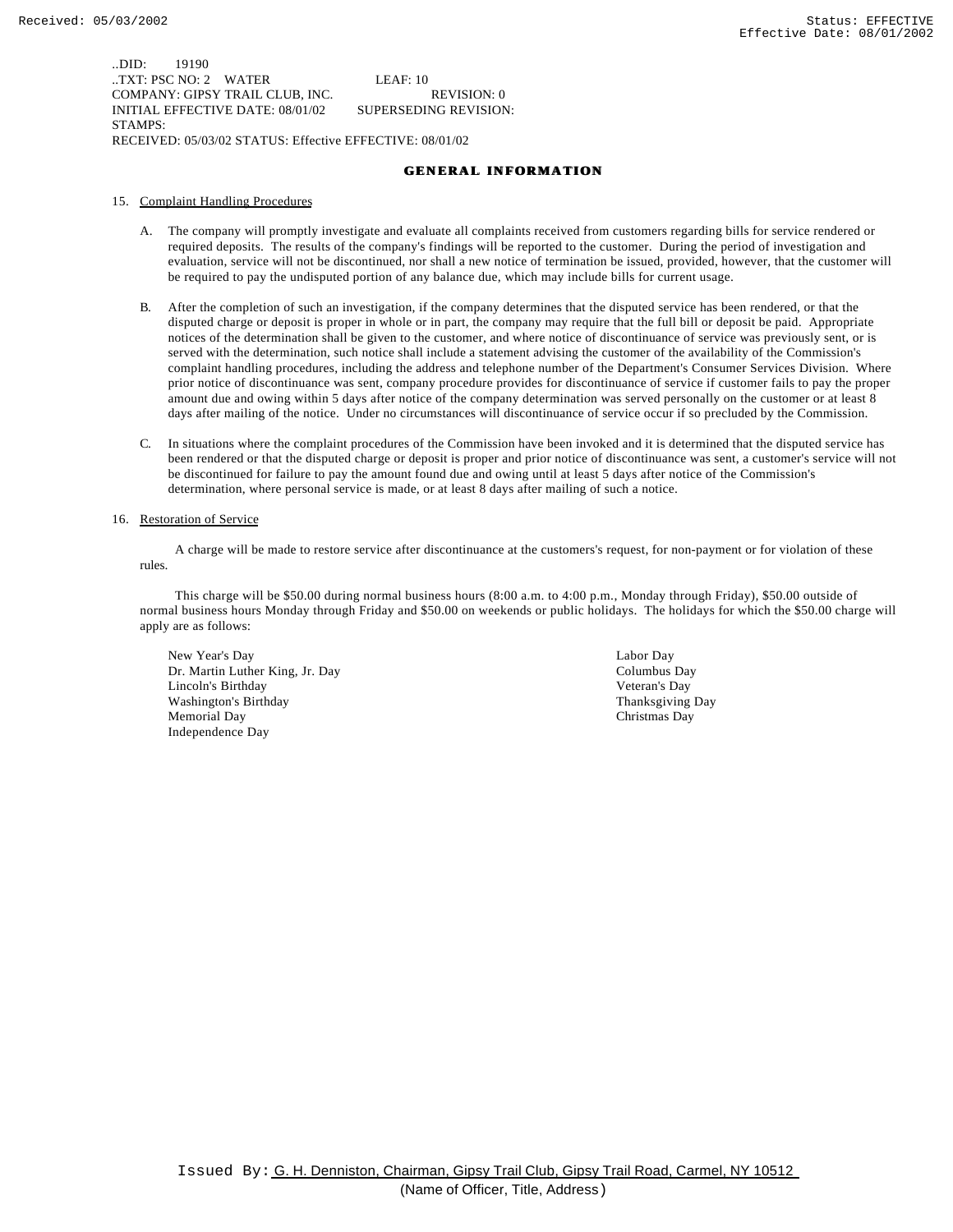# ..DID: 19191 ..TXT: PSC NO: 2 WATER LEAF: 11 COMPANY: GIPSY TRAIL CLUB, INC. REVISION: 0 INITIAL EFFECTIVE DATE: 08/01/02 SUPERSEDING REVISION: STAMPS: RECEIVED: 05/03/02 STATUS: Effective EFFECTIVE: 08/01/02

# **GENERAL INFORMATION**

In a case where service is being restored after discontinuance for non-payment, the company may require full payment of all arrears as well as the restoration of service charge. If the company and the customer have entered into some form of payment agreement, the agreed upon down payment may be required before service will be restored.

If it becomes necessary to disconnect service at the main because of willful acts of a customer, the service restoration charge will include the actual costs incurred by the company to disconnect and reconnect the service.

## 17. Interest on Customer Overpayments

The company will provide interest on a customer overpayment as follows:

- A. A customer overpayment is defined as payment by the customer to the company in excess of the correct charge for water service supplied to the customer which was caused by erroneous billing by the utility.
- B. The rate of interest on such amounts shall be the greater of the unadjusted customer deposit rate or the applicable late payment rate, if any, for the service classification under which the customer was billed. Interest shall be paid from the date when the customer overpayment was made, adjusted for any changes in the deposit rate or late payment rate, and compounded monthly, until the date when the overpayment was refunded.
- C. The company will not pay interest on customer overpayments that are refunded within 30 days after such overpayment is received by the company.

# 18. Regulation

 All matters, rules and other situations concerning the rendering of water service which are not specifically covered herein or in a provision of the New York State Codes, Rules and Regulations and which are subject to the jurisdiction of the Public Service Commission, and for which a customer and the company cannot agree as to an equitable and fair solution will be referred to said Commission to be resolved. Either the customer or the company may request that a rule or provision of this tariff be changed for a particular situation.